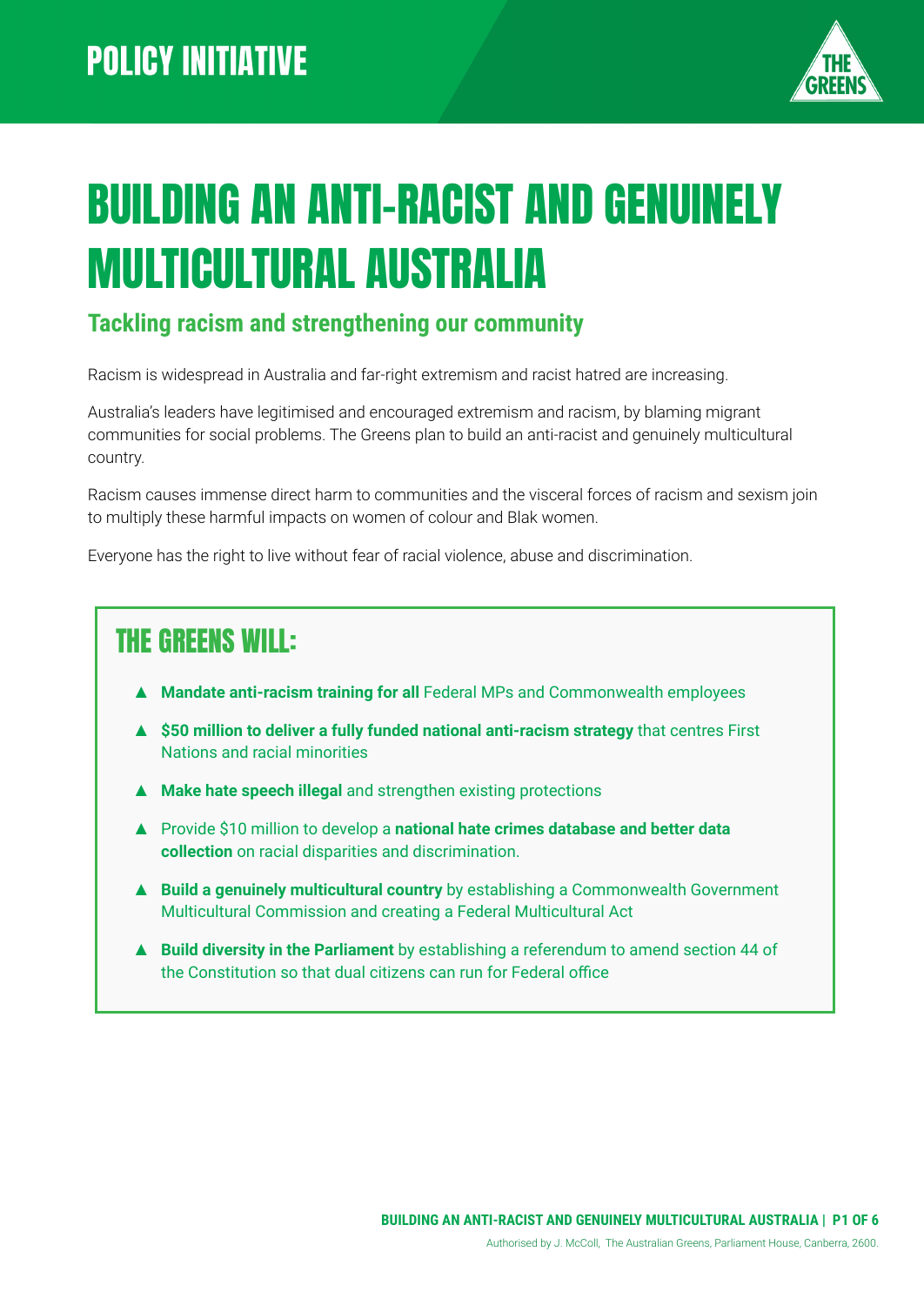

#### **ANTI-RACISM TRAINING**

The Greens will mandate anti-racism training for all Federal Members of Parliament and Commonwealth employees. There is currently no such training requirement for MPs, and while some Commonwealth employees undergo broader diversity training, targeted anti-racism training will differ significantly in purpose and content.

Anti-racism training will challenge white privilege and white fragility, and reveal ingrained prejudices. It will focus on Australia's racist history and ways to tackle ongoing systemic racism. It must be delivered by organisations run by First Nations people and people of colour and will be funded through existing departmental budgets and parliamentary allowances.

Since white people in Australia hold most of the political, institutional, and economic power, they receive advantages that nonwhite groups do not. These benefits and advantages, of varying degrees, lead to white privilege.

First Nations people and racial minorities, on the other hand, whether migrants, refugees or those born here, face everyday racism and systemic discrimination. This includes systems like the justice system, healthcare, disability services, education, housing and more.

There is growing evidence that racial abuse, hatred and discrimination impact women more than others. Islamophobia is deeply gendered with over 80% of in person victims of anti-Muslim hate being women<sup>1</sup>. A report from the Workplace Gender

Equality Agency found that Indigenous women were 20 times more likely to hear racial or ethnic slurs in culturally unsafe workplaces $2$ .

The anti-racism training will:

- Unpack white privilege and white fragility, in the context of personal, professional and community spaces;
- Challenge the notion that Australian institutions and services, such as the health or justice system, are colour blind;
- Discuss how racial discrimination and harassment manifest in parliaments, work environments and service delivery and how tackling racism will improve government service delivery, and;
- Urge MPs and Commonwealth employees to commit to personal and professional practices that discourage hate speech, challenge racism and improve Commonwealth engagement with and service delivery for First Nations people and people of colour.

#### Authorised by J. McColl, The Australian Greens, Parliament House, Canberra, 2600.

 $1$  Muslims in Australia experienced surge of hate after Christchurch massacre, report reveals | The Guardian

[https://www.theguardian.com/australia-news/2022/ma](https://www.theguardian.com/australia-news/2022/mar/15/muslims-in-australia-experienced-surge-of-hate-after-christchurch-massacre-report-reveals) [r/15/muslims-in-australia-experienced-surge-of-hate-aft](https://www.theguardian.com/australia-news/2022/mar/15/muslims-in-australia-experienced-surge-of-hate-after-christchurch-massacre-report-reveals) [er-christchurch-massacre-report-reveals](https://www.theguardian.com/australia-news/2022/mar/15/muslims-in-australia-experienced-surge-of-hate-after-christchurch-massacre-report-reveals)

 $2$  Australian-first research on Indigenous women's working lives reveals Aboriginal and Torres Strait Islander mums and carers most at risk at work. See WGEA

[https://www.wgea.gov.au/newsroom/gari-yala-research](https://www.wgea.gov.au/newsroom/gari-yala-research-released) [-released](https://www.wgea.gov.au/newsroom/gari-yala-research-released)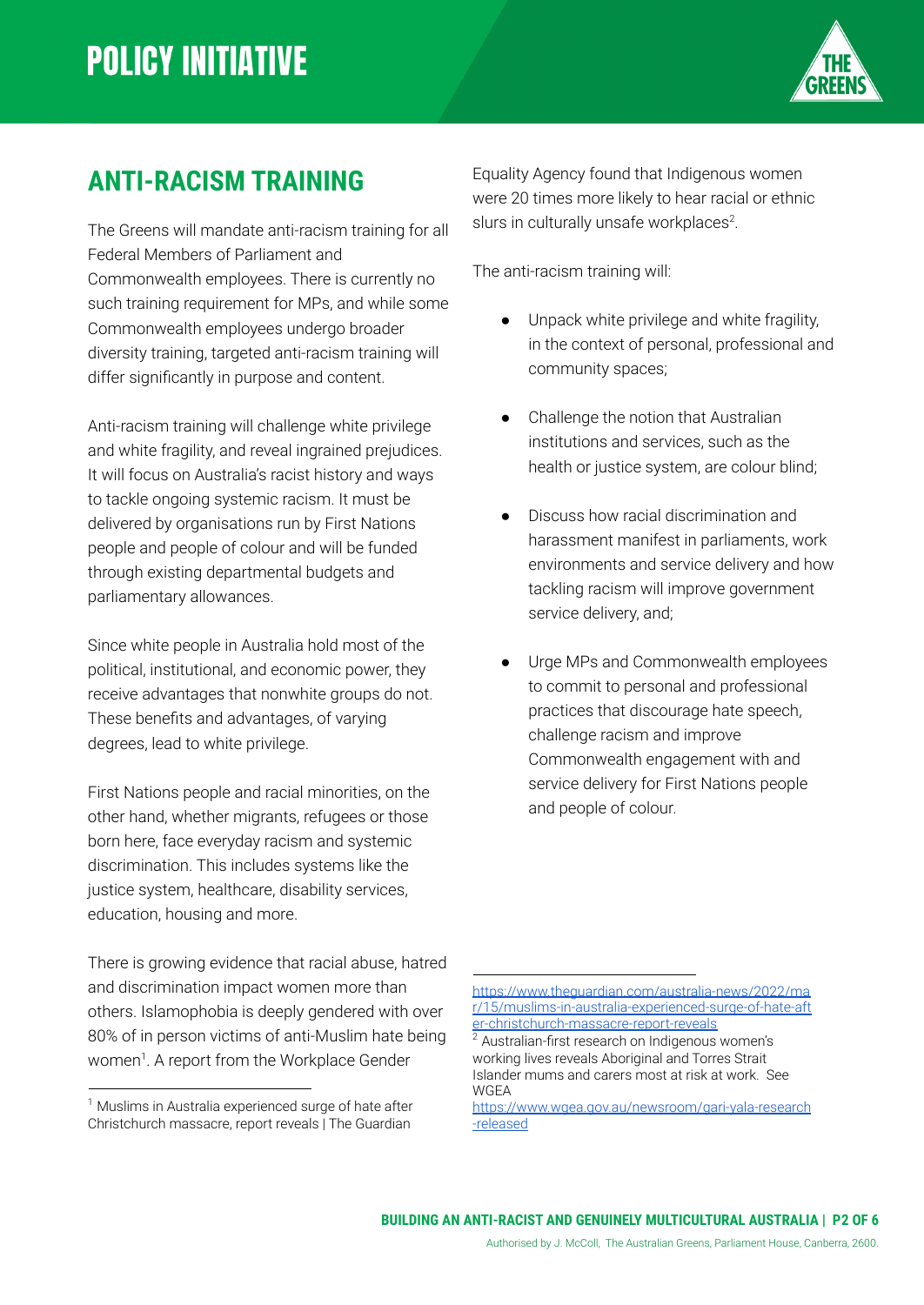

#### **A NATIONAL ANTI-RACISM STRATEGY**

Racism and discrimination cause immense direct harm to people of colour. Whether it's Islamophobia or antisemitism, anti-Asian hate or systemic racism against First Nations people, racial discrimination damages the physical, psychological, and social wellbeing of our community. COVID-19 prompted a significant upsurge in racist attacks against people of colour. <sup>3</sup> Far-right racist extremism now constitutes up to 50% of ASIO's counter-terrorism case load.<sup>4</sup>

As a first step towards an anti-racist future, we need a well funded national anti-racism strategy that tackles racist hate at its core, including a new, coordinated plan to counter far-right extremism.

The Greens will fully fund a national anti-racism strategy by allocating \$50 million to the Australian Human Rights Commission (AHRC) over 4 years from 1 July 2022, which will include:

- ▲ \$40 million in grants to community organisations and local governments to deliver programs that tackle structural racism, create awareness and empower communities to prevent racism;
- ▲ \$5 million for national anti-racism campaigning; and
- ▲ \$5 million to staff and deliver the strategy at the AHRC.

#### **EMPOWERING COMMUNITIES TO TACKLE RACISM**

Grassroots community groups and expert non-government organisations play a central role in tackling racism, discrimination and violent extremism but federal funding for community-led programs in Australia is often uncertain, short term and too little. The Greens' plan includes \$10 million per year in funding for community-led programs to be administered as grants by the AHRC. This sustained funding will help community organisations and local government authoritities empower people to challenge racism and tackle the structural causes of race discrimination. Programs could be delivered in community settings including schools, workplaces, sporting organisations and media institutions, and might include:

▲ Workshops on identifying and resisting far-right extremism,<sup>5</sup>

#### Authorised by J. McColl, The Australian Greens, Parliament House, Canberra, 2600.

<sup>3</sup>COVID-19 exacerbates existing racial hatred experienced by Australian Asian communities, report finds' - ABC News

[https://www.abc.net.au/news/2021-07-23/covid-19-ra](https://www.abc.net.au/news/2021-07-23/covid-19-racism-australia-report-racial-hatred-pandemic/100316184) [cism-australia-report-racial-hatred-pandemic/1003161](https://www.abc.net.au/news/2021-07-23/covid-19-racism-australia-report-racial-hatred-pandemic/100316184) [84](https://www.abc.net.au/news/2021-07-23/covid-19-racism-australia-report-racial-hatred-pandemic/100316184)

<sup>4</sup> Mr Mike Burgess, Director-General of ASIO in a statement to the Senate Committee on Legal and Constitutional Affairs [Senate Legal and Constitutional](https://www.asio.gov.au/publications/speeches-and-statements/senate-legal-and-constitutional-affairs-estimates.html) [Affairs Estimates | Australian Security Intelligence](https://www.asio.gov.au/publications/speeches-and-statements/senate-legal-and-constitutional-affairs-estimates.html) [Organisation \(asio.gov.au\)](https://www.asio.gov.au/publications/speeches-and-statements/senate-legal-and-constitutional-affairs-estimates.html)

<sup>5</sup> E.g., All Together Now, 'Countering Far Right Extremism Training', [<Far-Right Extremism Training](https://alltogethernow.org.au/far-right-extremism-training/) [\(alltogethernow.org.au\)>](https://alltogethernow.org.au/far-right-extremism-training/).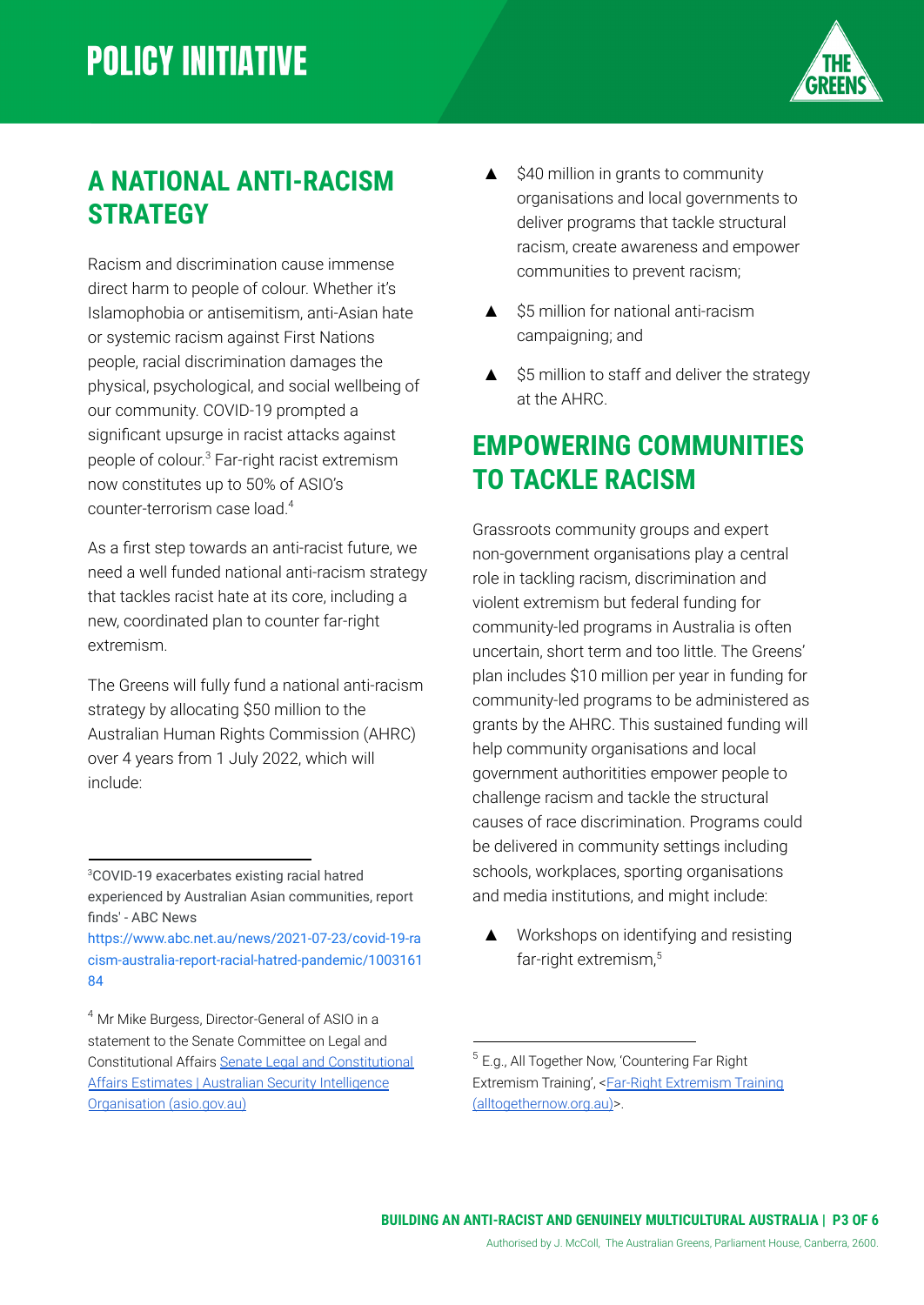# **POLICY INITIATIVE**



- ▲ Countering systemic bias and discrimination in organisations, and
- **Practical bystander anti-racism training.**

The Greens will also support greater community education on the cultures and history of First Nations people. We support Reconciliation Australia's call for initiatives to eliminate racism from our health system as well as our education system, and ensure that experiences of individual and systemic racism faced by First Nations people are recognised and culturally appropriate care provided, led first and foremost by First Nations-led community health organisations.

#### **A NATIONAL ANTI-RACISM EDUCATION CAMPAIGN**

Celebration of diversity does not always deliver an anti-racist message, so the Greens plan includes \$5 million for an explicitly anti-racist national public education campaign to drive home messages on practical ways to challenge everyday racism, tackle institutional racism at its core and to create awareness about the dangerous prevalence of white supremacy and far-right extremism. This campaign will empower all Australians to call out racism and create safe and welcoming communities for people of colour.

#### **MAKE HATE SPEECH ILLEGAL**

Racism is fuelled by hatred and bigotry. Left unchecked, hate speech can lead to hate crimes. Politicians and prominent public figures in Australia often engage in racist hate speech that has gone from dog whistling to fanning the

flames of racial conflict.There is currently no criminal prohibition of hate speech at the federal level.

The *Criminal Code Act 1995 (Cth)* merely makes it an offence for a person to intentionally urge another person or group to use force or violence against particular groups or individuals based on characteristics such as their race, religion, nationality, or national or ethnic origin<sup>6</sup>.

The Australian Greens will address this by adding hate speech to the *Criminal Code Act* and legislate that where an offence is motivated by hate or prejudice against a particular group, the courts consider that an aggravating circumstance when sentencing.

#### **TRACKING HATE CRIMES AND RACIAL DISPARITIES**

Currently, there is no national data on incidences of racial discrimination, racist abuse and hate crimes. This lack of information presents a real challenge in addressing the prevalence of racism and preventing extremist violence.

There is a also dearth of data about different cultural groups' experiences of discrimination and disparities in their experiences of government service provisions. The Greens will establish a task force at the federal level to work with relevant agencies to address the

<sup>6</sup> Criminal Code Act 1995 (Cth) Chapter 5, Part 5.1, Subdivision C. [Criminal Code Act 1995](https://www.legislation.gov.au/Details/C2021C00183) [\(legislation.gov.au\)](https://www.legislation.gov.au/Details/C2021C00183)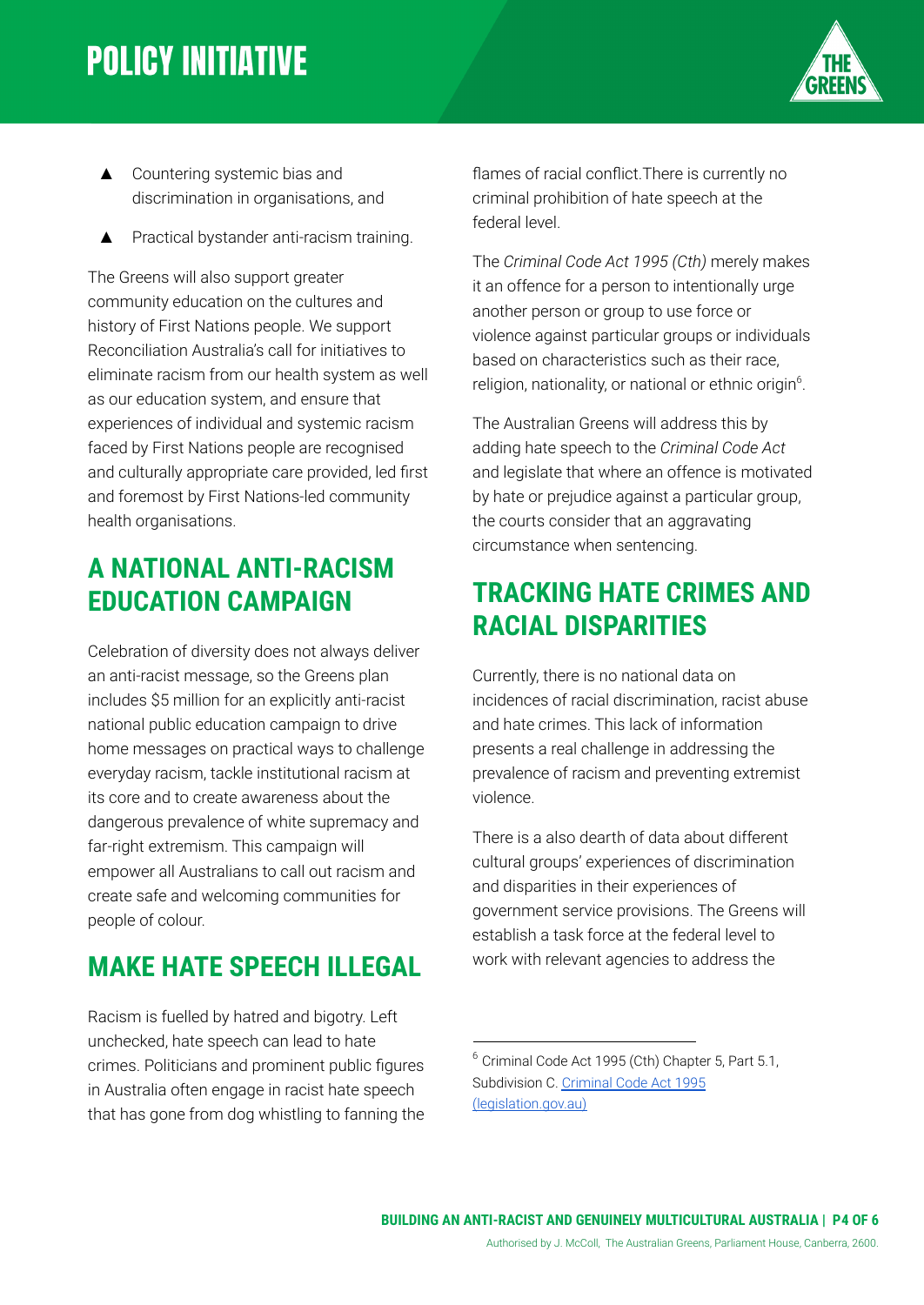# **POLICY INITIATIVE**



gaps in data collection on these disparities in areas such as health, education and justice.

The Greens plan includes funding to plug this gap in data collection, providing:

- ▲ \$10 million to establish a national database of hate crimes. The Commonwealth Government would fund \$5 million and the remainder would be provided by the states and territories.
- ▲ \$5 million for a task force to investigate gaps in racial and ethnic data collection, working in partnership with the Australian Bureau of Statistics, Australian Institute of Health and Welfare, and other relevant agencies.

#### **CODE OF CONDUCT**

The Greens will establish a code of conduct for Members of Parliament to ensure that they do not use their public office and parliament to condone far right extremism or normalise racism. It would bind Members to recognise the value and contribution of First Nations people, to recognise and value diversity and to reject discriminatory or exclusionary statements.

#### **ELIMINATE PROFIT FROM HATE**

More needs to be done to proactively remove online racism and hate speech. Social media companies must be held accountable for the hate that is allowed to fester on their platforms and drive their profits. The Greens will ensure that Australian authorities are empowered and resourced to remove far-right extremist material from the internet and engage in public

education about far-right hate and racism, including in school settings and communities.

#### **ESTABLISH A MULTICULTURAL COMMISSION**

The Greens have a plan for genuine engagement with racial minority communities through well-funded government initiatives. As part of our national anti-racism and multicultural strategy, we will establish a Commonwealth Government Multicultural Commission (CGMC). The CGMC will provide independent advice to the government and undertake evidence-based research on multicultural issues and ongoing community engagement.

All non-corporate Commonwealth entities will report annually to the CGMC on action taken to promote multiculturalism, the use of interpreting and translating services, and the extent to which people from diverse backgrounds have been represented on boards and committees.

The Greens aim to allocate \$3.5 million in annual funding to establish the Multicultural Commission. The Greens will also commit a further \$10 million per year for a Multicultural Fund, which will make grants to organisations promoting social cohesion through innovation, education and intercultural cooperation.

#### **DELIVER A MULTICULTURAL ACT**

Most states have legislation to protect and value multiculturalism, however no such laws